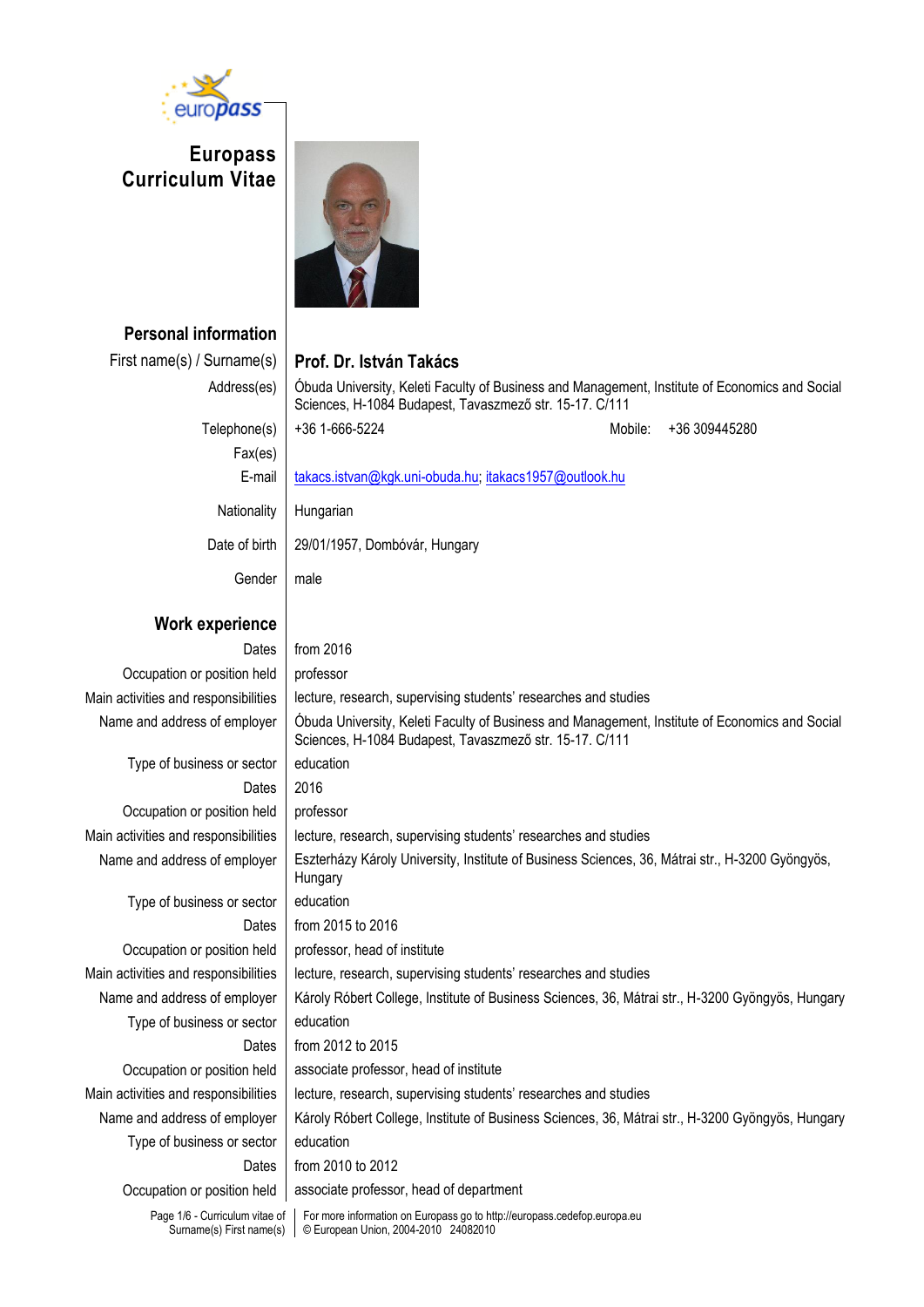| Main activities and responsibilities                       | lecture, research, supervising students' researches and studies                                                                                                                    |
|------------------------------------------------------------|------------------------------------------------------------------------------------------------------------------------------------------------------------------------------------|
| Name and address of employer                               | Károly Róbert College, Faculty of Economics and Social Sciences, Department of Business<br>Management, 36, Mátrai str., H-3200 Gyöngyös, Hungary                                   |
| Type of business or sector                                 | education                                                                                                                                                                          |
| Dates                                                      | from 1999                                                                                                                                                                          |
| Occupation or position held                                | associate professor (from 2000), professor assistant (from 1999 to 2000)                                                                                                           |
| Main activities and responsibilities                       | lecture, research, supervising students' researches and studies                                                                                                                    |
| Name and address of employer                               | Szent István University, Faculty of Economics and Social Sciences, Institute of Finance and                                                                                        |
|                                                            | Accountancy, 1, Páter Károly str., H-2103 Gödöllő, Hungary                                                                                                                         |
| Type of business or sector                                 | education                                                                                                                                                                          |
| Dates                                                      | from 2001 to 2010                                                                                                                                                                  |
| Occupation or position held                                | chief audit executive                                                                                                                                                              |
| Main activities and responsibilities                       | auditing organizations financed by state budget                                                                                                                                    |
| Name and address of employer                               | Szent István University, Audit Office of University, 1, Páter Károly str., H-2103 Gödöllő, Hungary                                                                                 |
| Type of business or sector                                 | education                                                                                                                                                                          |
| Dates                                                      | from 1997 to 1999                                                                                                                                                                  |
| Occupation or position held                                | finance manager, chief quality manager                                                                                                                                             |
| Main activities and responsibilities                       | economic and financial planning and management as well as management of the quality system                                                                                         |
| Name and address of employer                               | BITEL Telecommunication and Safety Technics Ltd. 27 Csókakő str., H-1164 Budapest, Hungary                                                                                         |
| Type of business or sector                                 | medium enterprise, telecommunication and safety technics, producing and service                                                                                                    |
| Dates                                                      | from 1995 to 1996                                                                                                                                                                  |
| Occupation or position held                                | managing director                                                                                                                                                                  |
| Main activities and responsibilities                       | research, advisory service, agricultural technical services                                                                                                                        |
| Name and address of employer                               | Farmcenter Ltd., 4 Tessedik str., H-2100 Gödöllő, Hungary                                                                                                                          |
| Type of business or sector                                 | agricultural services                                                                                                                                                              |
| Dates                                                      | from 1981 to 1997                                                                                                                                                                  |
| Occupation or position held                                | scientific head of division (1995-1997), deputy scientific head of division (1987-1995), scientific head<br>of department (1987-1995), researcher (1983-1987), trainee (1981-1983) |
| Main activities and responsibilities                       | planning machinery systems, researches in farm management, project planning, project monitoring                                                                                    |
| Name and address of employer                               | Hungarian Institute of Agricultural Engineering (MÉM/FM Műszaki Intézet), 4 Tessedik str., H-2100<br>Gödöllő, Hungary                                                              |
| Type of business or sector                                 | public sector, research institute                                                                                                                                                  |
| Dates                                                      | from 1990 to 1995                                                                                                                                                                  |
| Occupation or position held                                | technical expert                                                                                                                                                                   |
| Main activities and responsibilities                       | agricultural machinery, economy of machine operation, project planning, project monitoring                                                                                         |
| Name and address of employer                               | Ministry of Agriculture, 11 Kossuth sq., H-1011 Budapest, Hungary                                                                                                                  |
| Type of business or sector                                 | public sector                                                                                                                                                                      |
| Dates                                                      | from 1995 to 2001                                                                                                                                                                  |
| Occupation or position held                                | consultant                                                                                                                                                                         |
| Main activities and responsibilities                       | agricultural machinery, farm management, finance, accountancy, management                                                                                                          |
| Name and address of employer                               | Ministry of Agriculture, 11 Kossuth sq., H-1011 Budapest, Hungary                                                                                                                  |
| Type of business or sector                                 | public sector                                                                                                                                                                      |
| Dates                                                      | from 2001                                                                                                                                                                          |
| Occupation or position held                                | EOQ Quality System Manager (HU01SM-158)                                                                                                                                            |
| Main activities and responsibilities                       | planning quality systems, management, consultancy                                                                                                                                  |
| Name and address of employer                               | (European Organization for Quality)                                                                                                                                                |
| Type of business or sector                                 | private                                                                                                                                                                            |
| Dates                                                      | from 2001                                                                                                                                                                          |
| Page 2/6 - Curriculum vitae of<br>Surname(s) First name(s) | For more information on Europass go to http://europass.cedefop.europa.eu<br>© European Union, 2004-2010 24082010                                                                   |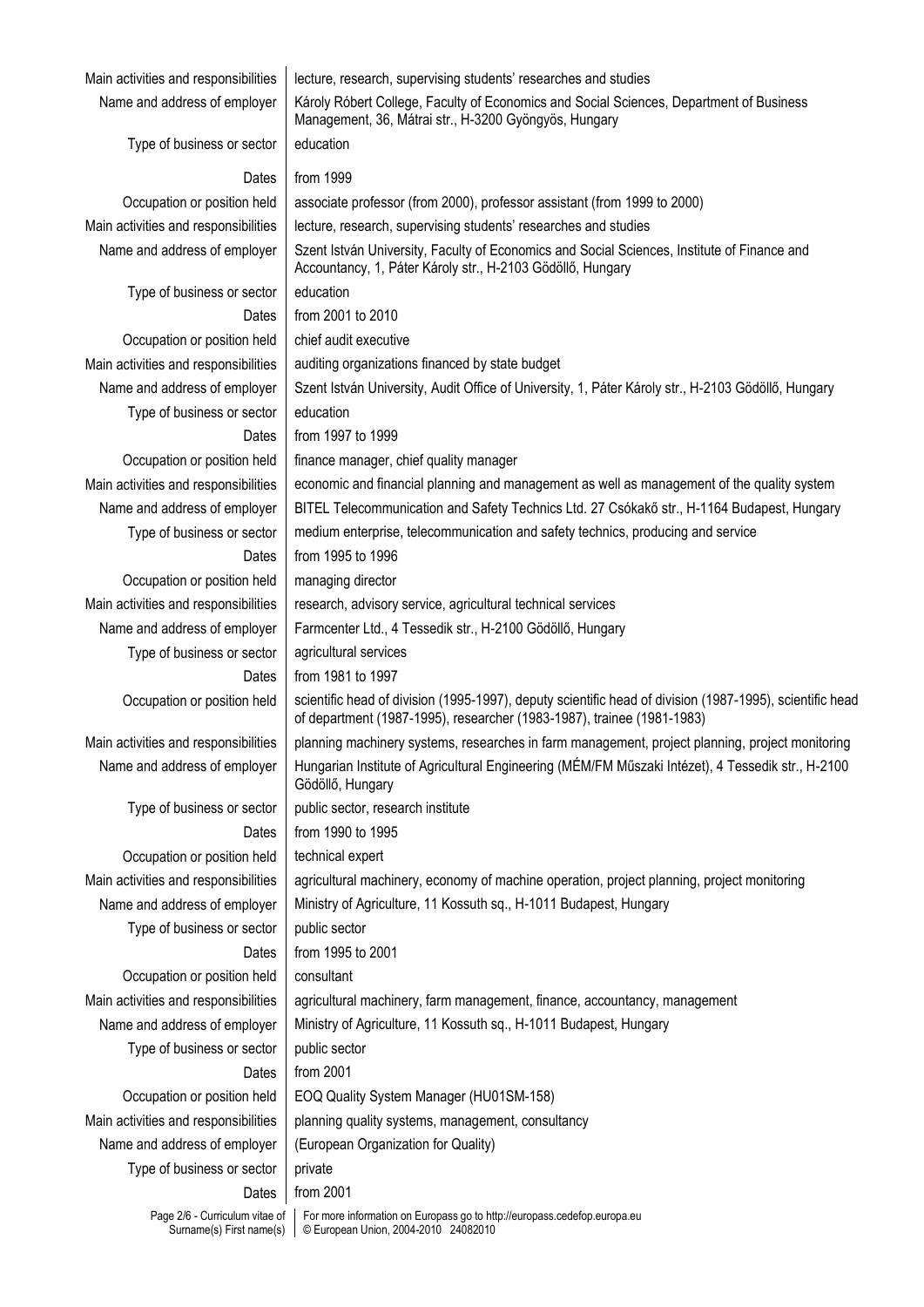| Occupation or position held                                       | EOQ Quality Auditor (HU01A-74)                                                                                                                       |
|-------------------------------------------------------------------|------------------------------------------------------------------------------------------------------------------------------------------------------|
| Main activities and responsibilities                              | quality system audit                                                                                                                                 |
| Name and address of employer                                      | (European Organization for Quality)                                                                                                                  |
| Type of business or sector                                        | private                                                                                                                                              |
| Dates                                                             | from 2001                                                                                                                                            |
| Occupation or position held                                       | registered accountant (151993)                                                                                                                       |
| Main activities and responsibilities                              | business accountancy                                                                                                                                 |
| Name and address of employer                                      | (Ministry of Finance)                                                                                                                                |
| Type of business or sector                                        | private                                                                                                                                              |
| <b>Education and training</b>                                     |                                                                                                                                                      |
| Dates                                                             | from 1997-1998                                                                                                                                       |
| Title of qualification awarded                                    | quality system manager (No. of cert. OVQ-Zertifikat Nr.: QM/98/0014/Z)<br>auditor for quality systems (No. of cert. OVQ-Zertifikat Nr.: A/98/0009/Z) |
| Principal subjects/occupational skills<br>covered                 | quality system management and auditing                                                                                                               |
| Name and type of organisation<br>providing education and training | ÖVQ & Hungarian Standardization Committee                                                                                                            |
| Dates                                                             | from 1992 to 1994                                                                                                                                    |
| Title of qualification awarded                                    | accountant (10021)                                                                                                                                   |
| Principal subjects/occupational skills<br>covered                 | accountancy, finance, financial analysis                                                                                                             |
| Name and type of organisation<br>providing education and training | Agricultural University of Gödöllő, Faculty of Economics and Social Sciences, 1, Páter Károly str., H-<br>2103 Gödöllő, Hungary                      |
| Dates                                                             | from 1992 to 1994                                                                                                                                    |
| Title of qualification awarded                                    | Master degree in economic analysis of business (28/1994)                                                                                             |
| Principal subjects/occupational skills<br>covered                 | accountancy, finance, financial analysis                                                                                                             |
| Name and type of organisation<br>providing education and training | Agricultural University of Gödöllő, Faculty of Economics and Social Sciences, 1, Páter Károly str., H-<br>2103 Gödöllő, Hungary                      |
| Level in national or international<br>classification              | postgraduate level                                                                                                                                   |
| Dates                                                             | from 1983 to 1985                                                                                                                                    |
| Title of qualification awarded                                    | Master degree in agricultural technical development (21/1985)                                                                                        |
| Principal subjects/occupational skills<br>covered                 | machinery, analysis of projects, project planning, technical development in agriculture                                                              |
| Name and type of organisation<br>providing education and training | Agricultural University of Gödöllő, Faculty Agricultural Technical Engineering, 1, Páter Károly str., H-<br>2103 Gödöllő, Hungary                    |
| Level in national or international<br>classification              | postgraduate level                                                                                                                                   |
| Dates                                                             | from 1983 to 1985                                                                                                                                    |
| Title of qualification awarded                                    | Master degree in agricultural engineering (103/1981)                                                                                                 |
| Principal subjects/occupational skills<br>covered                 | machinery, operation of machines, maintenance, repairing                                                                                             |
| Name and type of organisation<br>providing education and training | Agricultural University of Gödöllő, Faculty Agricultural Technical Engineering, 1, Páter Károly str., H-<br>2103 Gödöllő, Hungary                    |
| Level in national or international<br>classification              | M.Sc. (graduate) level                                                                                                                               |
| <b>Personal skills and</b>                                        |                                                                                                                                                      |
| competences                                                       |                                                                                                                                                      |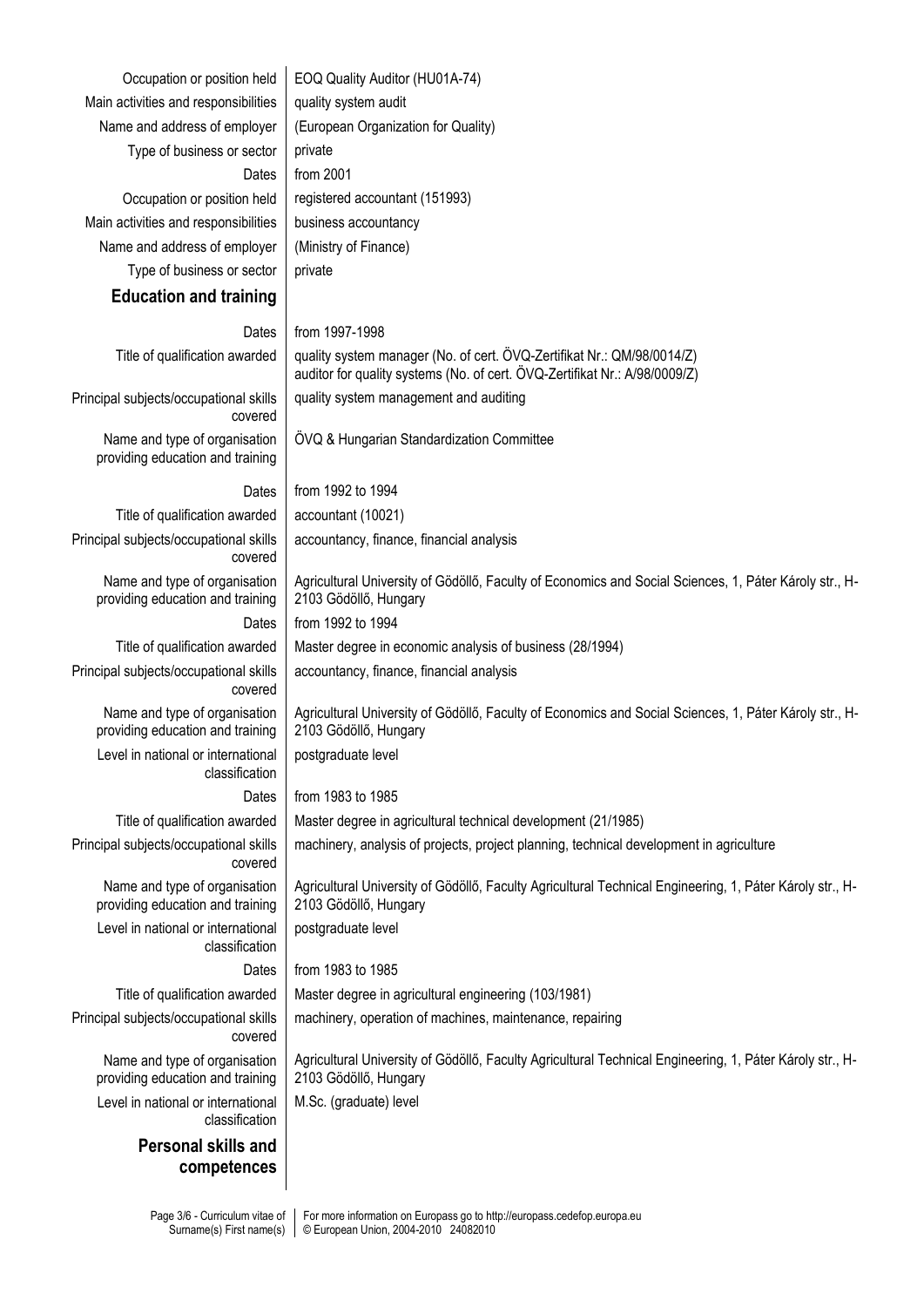## Mother tongue(s) | Hungarian

Other language(s)  $Self-assessment$ 

*European level (\*)* 

| <i>.</i>       |                      |                |                                                          |                   |                |  |                |                |  |
|----------------|----------------------|----------------|----------------------------------------------------------|-------------------|----------------|--|----------------|----------------|--|
| essment        | Understanding        |                |                                                          | <b>Speaking</b>   |                |  |                | Writing        |  |
| n level (*)    | Listening<br>Reading |                | Spoken interaction                                       | Spoken production |                |  |                |                |  |
| <b>English</b> |                      | B <sub>2</sub> | B <sub>2</sub>                                           |                   | B <sub>2</sub> |  | B <sub>2</sub> | B <sub>2</sub> |  |
| German         |                      | A1             | A2                                                       |                   | A1             |  | A1             | A2             |  |
|                |                      |                | (*) Common European Framework of Peterspee for Languages |                   |                |  |                |                |  |

*(\*[\) Common European Framework of Reference for Languages](http://europass.cedefop.europa.eu/LanguageSelfAssessmentGrid/en)*

**Additi** 

Membership

| <b>Scientific titles and degrees</b><br>onal information<br>2003 habilitated doctor in business and organizational sciences (Szent István University, 12/2003)<br>1998 Ph.D. in economic science (Agricultural University of Gödöllő, 19/1998)<br>1985 Univ. doctor in agricultural technical science (Agricultural University of Gödöllő, 2190)<br>Scientific and social positions, members<br>$2016 -$<br><b>ERENET</b> – Entrepreneurship Research and Education Network of Central<br>European Universities, member<br>$2015 -$<br>MTA Commettee of Agri-economists, elected member<br>$2013 -$<br>European Ecocycles Society (ECYS), original membe<br>$2011 -$<br>Society of Hungarian Economists, member, Gyöngyös department, original<br>member<br>$2011 - 2012$<br>Elected member of faculty committee of Faculty of Economics and Social<br>Sciences in Károly Róbert College<br>2011 -<br>MTA Miskolci Területi Bizottság Mezőgazdasági szakbizottság (member)<br>2011 -<br>Magyar Közgazdasági Társaság (tag)<br>2008<br>Bulletin of the Szent István University 2008, Special Issue, member of the guest<br>editorial board<br>2007 -<br>International Association of Agricultural Economists<br>2005-<br>Society of Higher Educational Auditors, member of elected board<br>2002 -<br>Society of Talent Management (original member)<br>2002 -<br>International Farm Management Association<br>2002 -<br>European Association of Agricultural Economists<br>2001 -<br>SERIA (Stowarzyszenia Ekonomistów Rolnictwa i Agrobiznesu = Polish<br>Association of Agricultural and Agribusiness Economists<br>2001 -<br>American Agricultural Economics Association<br>2000 -<br>Hungarian Controlling Association<br>2000 -<br>Association of Hungarian Agro-economists<br>2000 -<br>Society of Economic Modeling<br>1999 -<br>Hungarian Academy of Sciences member of public body<br>1996 - 1997<br>invited member of Committee of Agrotechnics of HAS<br>1994 - 2002<br>Scientific Association of Engineering Industry<br>Public Management. Jagiellonian University, Krakkó (ISSN1643-5494)<br>of editorial boards 2014 -<br>$2013 -$<br>Journal of Central European Green Innovation. Károly Róbert Főiskola.<br>Gyöngyös. (ISSN 2064-3004)<br>$2012 -$<br>Optimum. Studia Ekonomiczne. Bialystok University Press.(ISSN 1506-7637)<br>$2012 -$<br>1418 2122)<br>$2011 -$<br>2008<br>editorial board. ISSN 1586-4502 | Driving licence | B and C category |                                                                                  |
|-----------------------------------------------------------------------------------------------------------------------------------------------------------------------------------------------------------------------------------------------------------------------------------------------------------------------------------------------------------------------------------------------------------------------------------------------------------------------------------------------------------------------------------------------------------------------------------------------------------------------------------------------------------------------------------------------------------------------------------------------------------------------------------------------------------------------------------------------------------------------------------------------------------------------------------------------------------------------------------------------------------------------------------------------------------------------------------------------------------------------------------------------------------------------------------------------------------------------------------------------------------------------------------------------------------------------------------------------------------------------------------------------------------------------------------------------------------------------------------------------------------------------------------------------------------------------------------------------------------------------------------------------------------------------------------------------------------------------------------------------------------------------------------------------------------------------------------------------------------------------------------------------------------------------------------------------------------------------------------------------------------------------------------------------------------------------------------------------------------------------------------------------------------------------------------------------------------------------------------------------------------------------------------------------------------------------------------------------------------------------------------------------------------------------------------|-----------------|------------------|----------------------------------------------------------------------------------|
|                                                                                                                                                                                                                                                                                                                                                                                                                                                                                                                                                                                                                                                                                                                                                                                                                                                                                                                                                                                                                                                                                                                                                                                                                                                                                                                                                                                                                                                                                                                                                                                                                                                                                                                                                                                                                                                                                                                                                                                                                                                                                                                                                                                                                                                                                                                                                                                                                                   |                 |                  |                                                                                  |
|                                                                                                                                                                                                                                                                                                                                                                                                                                                                                                                                                                                                                                                                                                                                                                                                                                                                                                                                                                                                                                                                                                                                                                                                                                                                                                                                                                                                                                                                                                                                                                                                                                                                                                                                                                                                                                                                                                                                                                                                                                                                                                                                                                                                                                                                                                                                                                                                                                   |                 |                  |                                                                                  |
|                                                                                                                                                                                                                                                                                                                                                                                                                                                                                                                                                                                                                                                                                                                                                                                                                                                                                                                                                                                                                                                                                                                                                                                                                                                                                                                                                                                                                                                                                                                                                                                                                                                                                                                                                                                                                                                                                                                                                                                                                                                                                                                                                                                                                                                                                                                                                                                                                                   |                 |                  |                                                                                  |
|                                                                                                                                                                                                                                                                                                                                                                                                                                                                                                                                                                                                                                                                                                                                                                                                                                                                                                                                                                                                                                                                                                                                                                                                                                                                                                                                                                                                                                                                                                                                                                                                                                                                                                                                                                                                                                                                                                                                                                                                                                                                                                                                                                                                                                                                                                                                                                                                                                   |                 |                  |                                                                                  |
|                                                                                                                                                                                                                                                                                                                                                                                                                                                                                                                                                                                                                                                                                                                                                                                                                                                                                                                                                                                                                                                                                                                                                                                                                                                                                                                                                                                                                                                                                                                                                                                                                                                                                                                                                                                                                                                                                                                                                                                                                                                                                                                                                                                                                                                                                                                                                                                                                                   |                 |                  |                                                                                  |
|                                                                                                                                                                                                                                                                                                                                                                                                                                                                                                                                                                                                                                                                                                                                                                                                                                                                                                                                                                                                                                                                                                                                                                                                                                                                                                                                                                                                                                                                                                                                                                                                                                                                                                                                                                                                                                                                                                                                                                                                                                                                                                                                                                                                                                                                                                                                                                                                                                   |                 |                  |                                                                                  |
|                                                                                                                                                                                                                                                                                                                                                                                                                                                                                                                                                                                                                                                                                                                                                                                                                                                                                                                                                                                                                                                                                                                                                                                                                                                                                                                                                                                                                                                                                                                                                                                                                                                                                                                                                                                                                                                                                                                                                                                                                                                                                                                                                                                                                                                                                                                                                                                                                                   |                 |                  |                                                                                  |
|                                                                                                                                                                                                                                                                                                                                                                                                                                                                                                                                                                                                                                                                                                                                                                                                                                                                                                                                                                                                                                                                                                                                                                                                                                                                                                                                                                                                                                                                                                                                                                                                                                                                                                                                                                                                                                                                                                                                                                                                                                                                                                                                                                                                                                                                                                                                                                                                                                   |                 |                  |                                                                                  |
|                                                                                                                                                                                                                                                                                                                                                                                                                                                                                                                                                                                                                                                                                                                                                                                                                                                                                                                                                                                                                                                                                                                                                                                                                                                                                                                                                                                                                                                                                                                                                                                                                                                                                                                                                                                                                                                                                                                                                                                                                                                                                                                                                                                                                                                                                                                                                                                                                                   |                 |                  |                                                                                  |
|                                                                                                                                                                                                                                                                                                                                                                                                                                                                                                                                                                                                                                                                                                                                                                                                                                                                                                                                                                                                                                                                                                                                                                                                                                                                                                                                                                                                                                                                                                                                                                                                                                                                                                                                                                                                                                                                                                                                                                                                                                                                                                                                                                                                                                                                                                                                                                                                                                   |                 |                  |                                                                                  |
|                                                                                                                                                                                                                                                                                                                                                                                                                                                                                                                                                                                                                                                                                                                                                                                                                                                                                                                                                                                                                                                                                                                                                                                                                                                                                                                                                                                                                                                                                                                                                                                                                                                                                                                                                                                                                                                                                                                                                                                                                                                                                                                                                                                                                                                                                                                                                                                                                                   |                 |                  |                                                                                  |
|                                                                                                                                                                                                                                                                                                                                                                                                                                                                                                                                                                                                                                                                                                                                                                                                                                                                                                                                                                                                                                                                                                                                                                                                                                                                                                                                                                                                                                                                                                                                                                                                                                                                                                                                                                                                                                                                                                                                                                                                                                                                                                                                                                                                                                                                                                                                                                                                                                   |                 |                  |                                                                                  |
|                                                                                                                                                                                                                                                                                                                                                                                                                                                                                                                                                                                                                                                                                                                                                                                                                                                                                                                                                                                                                                                                                                                                                                                                                                                                                                                                                                                                                                                                                                                                                                                                                                                                                                                                                                                                                                                                                                                                                                                                                                                                                                                                                                                                                                                                                                                                                                                                                                   |                 |                  |                                                                                  |
|                                                                                                                                                                                                                                                                                                                                                                                                                                                                                                                                                                                                                                                                                                                                                                                                                                                                                                                                                                                                                                                                                                                                                                                                                                                                                                                                                                                                                                                                                                                                                                                                                                                                                                                                                                                                                                                                                                                                                                                                                                                                                                                                                                                                                                                                                                                                                                                                                                   |                 |                  |                                                                                  |
|                                                                                                                                                                                                                                                                                                                                                                                                                                                                                                                                                                                                                                                                                                                                                                                                                                                                                                                                                                                                                                                                                                                                                                                                                                                                                                                                                                                                                                                                                                                                                                                                                                                                                                                                                                                                                                                                                                                                                                                                                                                                                                                                                                                                                                                                                                                                                                                                                                   |                 |                  |                                                                                  |
|                                                                                                                                                                                                                                                                                                                                                                                                                                                                                                                                                                                                                                                                                                                                                                                                                                                                                                                                                                                                                                                                                                                                                                                                                                                                                                                                                                                                                                                                                                                                                                                                                                                                                                                                                                                                                                                                                                                                                                                                                                                                                                                                                                                                                                                                                                                                                                                                                                   |                 |                  |                                                                                  |
|                                                                                                                                                                                                                                                                                                                                                                                                                                                                                                                                                                                                                                                                                                                                                                                                                                                                                                                                                                                                                                                                                                                                                                                                                                                                                                                                                                                                                                                                                                                                                                                                                                                                                                                                                                                                                                                                                                                                                                                                                                                                                                                                                                                                                                                                                                                                                                                                                                   |                 |                  |                                                                                  |
|                                                                                                                                                                                                                                                                                                                                                                                                                                                                                                                                                                                                                                                                                                                                                                                                                                                                                                                                                                                                                                                                                                                                                                                                                                                                                                                                                                                                                                                                                                                                                                                                                                                                                                                                                                                                                                                                                                                                                                                                                                                                                                                                                                                                                                                                                                                                                                                                                                   |                 |                  |                                                                                  |
|                                                                                                                                                                                                                                                                                                                                                                                                                                                                                                                                                                                                                                                                                                                                                                                                                                                                                                                                                                                                                                                                                                                                                                                                                                                                                                                                                                                                                                                                                                                                                                                                                                                                                                                                                                                                                                                                                                                                                                                                                                                                                                                                                                                                                                                                                                                                                                                                                                   |                 |                  |                                                                                  |
|                                                                                                                                                                                                                                                                                                                                                                                                                                                                                                                                                                                                                                                                                                                                                                                                                                                                                                                                                                                                                                                                                                                                                                                                                                                                                                                                                                                                                                                                                                                                                                                                                                                                                                                                                                                                                                                                                                                                                                                                                                                                                                                                                                                                                                                                                                                                                                                                                                   |                 |                  |                                                                                  |
|                                                                                                                                                                                                                                                                                                                                                                                                                                                                                                                                                                                                                                                                                                                                                                                                                                                                                                                                                                                                                                                                                                                                                                                                                                                                                                                                                                                                                                                                                                                                                                                                                                                                                                                                                                                                                                                                                                                                                                                                                                                                                                                                                                                                                                                                                                                                                                                                                                   |                 |                  |                                                                                  |
|                                                                                                                                                                                                                                                                                                                                                                                                                                                                                                                                                                                                                                                                                                                                                                                                                                                                                                                                                                                                                                                                                                                                                                                                                                                                                                                                                                                                                                                                                                                                                                                                                                                                                                                                                                                                                                                                                                                                                                                                                                                                                                                                                                                                                                                                                                                                                                                                                                   |                 |                  |                                                                                  |
|                                                                                                                                                                                                                                                                                                                                                                                                                                                                                                                                                                                                                                                                                                                                                                                                                                                                                                                                                                                                                                                                                                                                                                                                                                                                                                                                                                                                                                                                                                                                                                                                                                                                                                                                                                                                                                                                                                                                                                                                                                                                                                                                                                                                                                                                                                                                                                                                                                   |                 |                  |                                                                                  |
|                                                                                                                                                                                                                                                                                                                                                                                                                                                                                                                                                                                                                                                                                                                                                                                                                                                                                                                                                                                                                                                                                                                                                                                                                                                                                                                                                                                                                                                                                                                                                                                                                                                                                                                                                                                                                                                                                                                                                                                                                                                                                                                                                                                                                                                                                                                                                                                                                                   |                 |                  |                                                                                  |
|                                                                                                                                                                                                                                                                                                                                                                                                                                                                                                                                                                                                                                                                                                                                                                                                                                                                                                                                                                                                                                                                                                                                                                                                                                                                                                                                                                                                                                                                                                                                                                                                                                                                                                                                                                                                                                                                                                                                                                                                                                                                                                                                                                                                                                                                                                                                                                                                                                   |                 |                  |                                                                                  |
|                                                                                                                                                                                                                                                                                                                                                                                                                                                                                                                                                                                                                                                                                                                                                                                                                                                                                                                                                                                                                                                                                                                                                                                                                                                                                                                                                                                                                                                                                                                                                                                                                                                                                                                                                                                                                                                                                                                                                                                                                                                                                                                                                                                                                                                                                                                                                                                                                                   |                 |                  |                                                                                  |
|                                                                                                                                                                                                                                                                                                                                                                                                                                                                                                                                                                                                                                                                                                                                                                                                                                                                                                                                                                                                                                                                                                                                                                                                                                                                                                                                                                                                                                                                                                                                                                                                                                                                                                                                                                                                                                                                                                                                                                                                                                                                                                                                                                                                                                                                                                                                                                                                                                   |                 |                  |                                                                                  |
|                                                                                                                                                                                                                                                                                                                                                                                                                                                                                                                                                                                                                                                                                                                                                                                                                                                                                                                                                                                                                                                                                                                                                                                                                                                                                                                                                                                                                                                                                                                                                                                                                                                                                                                                                                                                                                                                                                                                                                                                                                                                                                                                                                                                                                                                                                                                                                                                                                   |                 |                  |                                                                                  |
|                                                                                                                                                                                                                                                                                                                                                                                                                                                                                                                                                                                                                                                                                                                                                                                                                                                                                                                                                                                                                                                                                                                                                                                                                                                                                                                                                                                                                                                                                                                                                                                                                                                                                                                                                                                                                                                                                                                                                                                                                                                                                                                                                                                                                                                                                                                                                                                                                                   |                 |                  | Agrárgazdasági Tanulmányok. Agrárgazdasági Kutató Intézet. Budapest. (ISSN       |
|                                                                                                                                                                                                                                                                                                                                                                                                                                                                                                                                                                                                                                                                                                                                                                                                                                                                                                                                                                                                                                                                                                                                                                                                                                                                                                                                                                                                                                                                                                                                                                                                                                                                                                                                                                                                                                                                                                                                                                                                                                                                                                                                                                                                                                                                                                                                                                                                                                   |                 |                  | Acta Carolus Robertus. Károly Róbert Főiskola. Gyöngyös. (ISSN 2062-8269)        |
|                                                                                                                                                                                                                                                                                                                                                                                                                                                                                                                                                                                                                                                                                                                                                                                                                                                                                                                                                                                                                                                                                                                                                                                                                                                                                                                                                                                                                                                                                                                                                                                                                                                                                                                                                                                                                                                                                                                                                                                                                                                                                                                                                                                                                                                                                                                                                                                                                                   |                 |                  | Bulletin of the Szent István University 2008, Special Issue, member of the guest |
|                                                                                                                                                                                                                                                                                                                                                                                                                                                                                                                                                                                                                                                                                                                                                                                                                                                                                                                                                                                                                                                                                                                                                                                                                                                                                                                                                                                                                                                                                                                                                                                                                                                                                                                                                                                                                                                                                                                                                                                                                                                                                                                                                                                                                                                                                                                                                                                                                                   |                 | 1997 - 1998      | Hungarian Agricultural Engineering (ISSN 0864-7410)                              |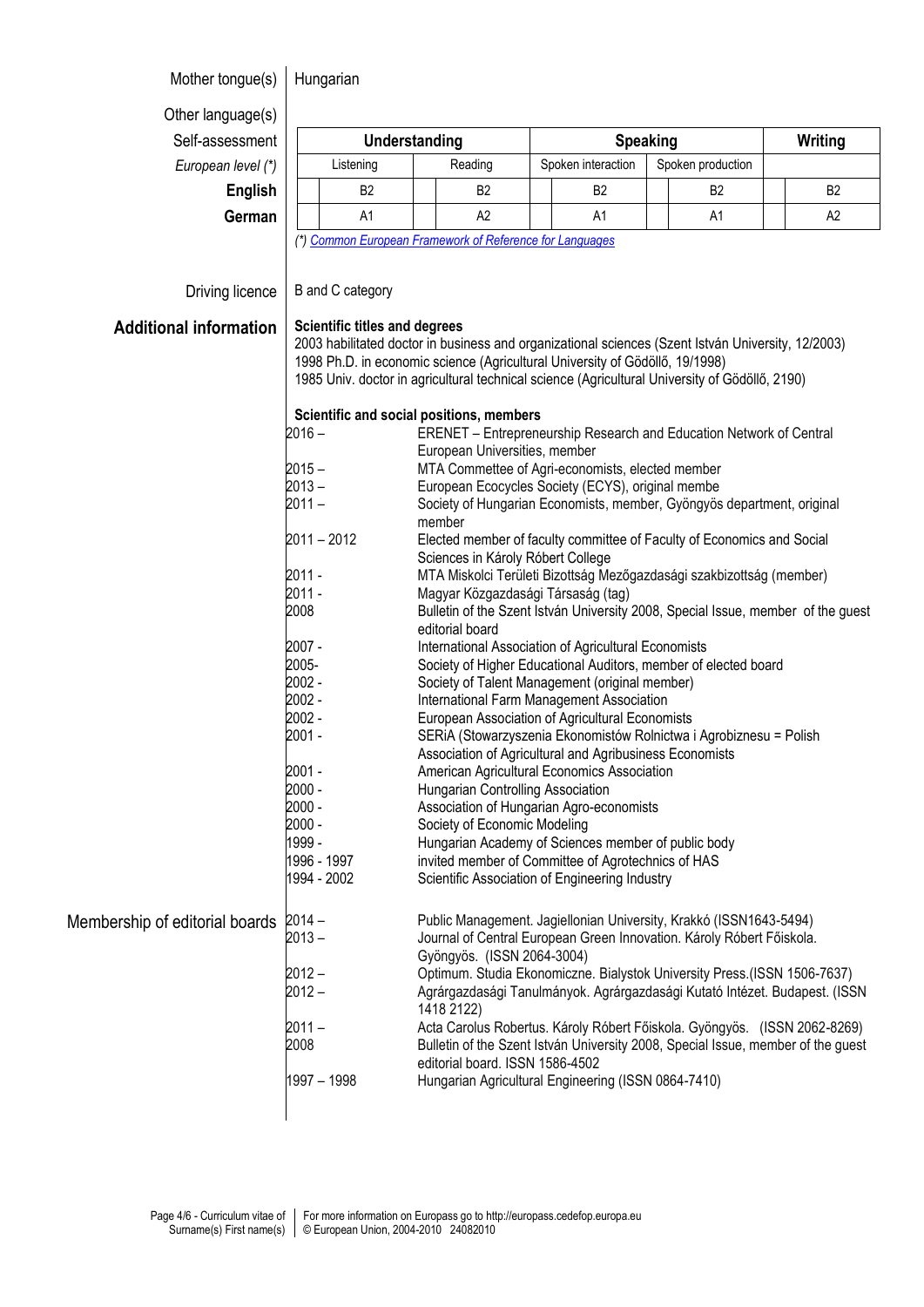## **Annexes**

Selected publications

Statistics of publications 1. Maciejczak M, Takács I, Takács-György K (2018): Use of smart innovations for development of climate smart agriculture. ANNALS OF THE POLISH ASSOCIATION OF AGRICULTURAL AND AGRIBUSINESS ECONOMISTS 20: (2) pp. 117-124. 2. Takács I (2017): Characteristics of the Hungarian agricultural investments after the EU accession, ANNALS OF THE POLISH ASSOCIATION OF AGRICULTURAL AND AGRIBUSINESS ECONOMISTS 19: (2) pp. 238-244. 3. Takács I, Barthi N (2016): FDI in Central and Eastern Europe's (CEE) Agribusiness: What Lessons for India?, FOREIGN TRADE REVIEW 51: (2) pp. 1-34. 4. Takács I (2012): Együttműködési döntések modellezése a mezőgazdasági géphasználatban, KÖZGAZDÁSZ FÓRUM 15: (5) pp. 63-30. 5. Takács I, Csapodi P, Takács-György K (2011): Corruption as a deviant social attitude, PÉNZÜGYI SZEMLE 2011: (1) pp. 27-43. 6. Takács I (2011): Changes of foreign direct investment in agribusiness in the Central-Eastern Europe at the early 2000's, ANNALS OF THE POLISH ASSOCIATION OF AGRICULTURAL AND AGRIBUSINESS ECONOMISTS 13: (6) pp. 217-221. 7. Takács I, Baranyai Zs (2010): Role of trust in cooperation of farmers from the aspect of new institutional economics, ANNALS OF THE POLISH ASSOCIATION OF AGRICULTURAL AND AGRIBUSINESS ECONOMISTS 12: (6) pp. 179-184. 8. Takács I, Takácsné György K (2010): Tehetséggondozás a magyar felsőoktatásban, MAGYAR TUDOMÁNY 171: (2) pp. 236-245. 9. Baranyai Zs, Takács I (2007): Position of mechanisation in Hungarian agriculture, CEREAL RESEARCH COMMUNICATIONS 35: (2) pp. 209-212. 10. Takács I (2007): Factors of increasing of organic farming according to demand and supply, CEREAL RESEARCH COMMUNICATIONS 35: (2) pp. 1173-1176. *IF:* 1.190 Scientific articles 112 From this: in international journals<br>in domestic journals on Hungarian Janguage 38 in domestic journals on Hungarian language 28 in domestic journals on foreign language Books 6 Book chapters 27 in foreign language 13 in Hungarian 14 Conference proceedings 134 in foreign language 46 in Hungarian 88 Scientific publications altogether 279 Other scientific publications 109<br>
Impact factor 109<br>
2.9 Impact factor 2.9 Citations Hirsch index 12 Educational handbooks and the set of the set of the set of the set of the set of the set of the set of the set of the set of the set of the set of the set of the set of the set of the set of the set of the set of the set o Other educational textbooks  $\begin{array}{ccc} \text{2} \\ \text{25} \end{array}$ 

Others 25